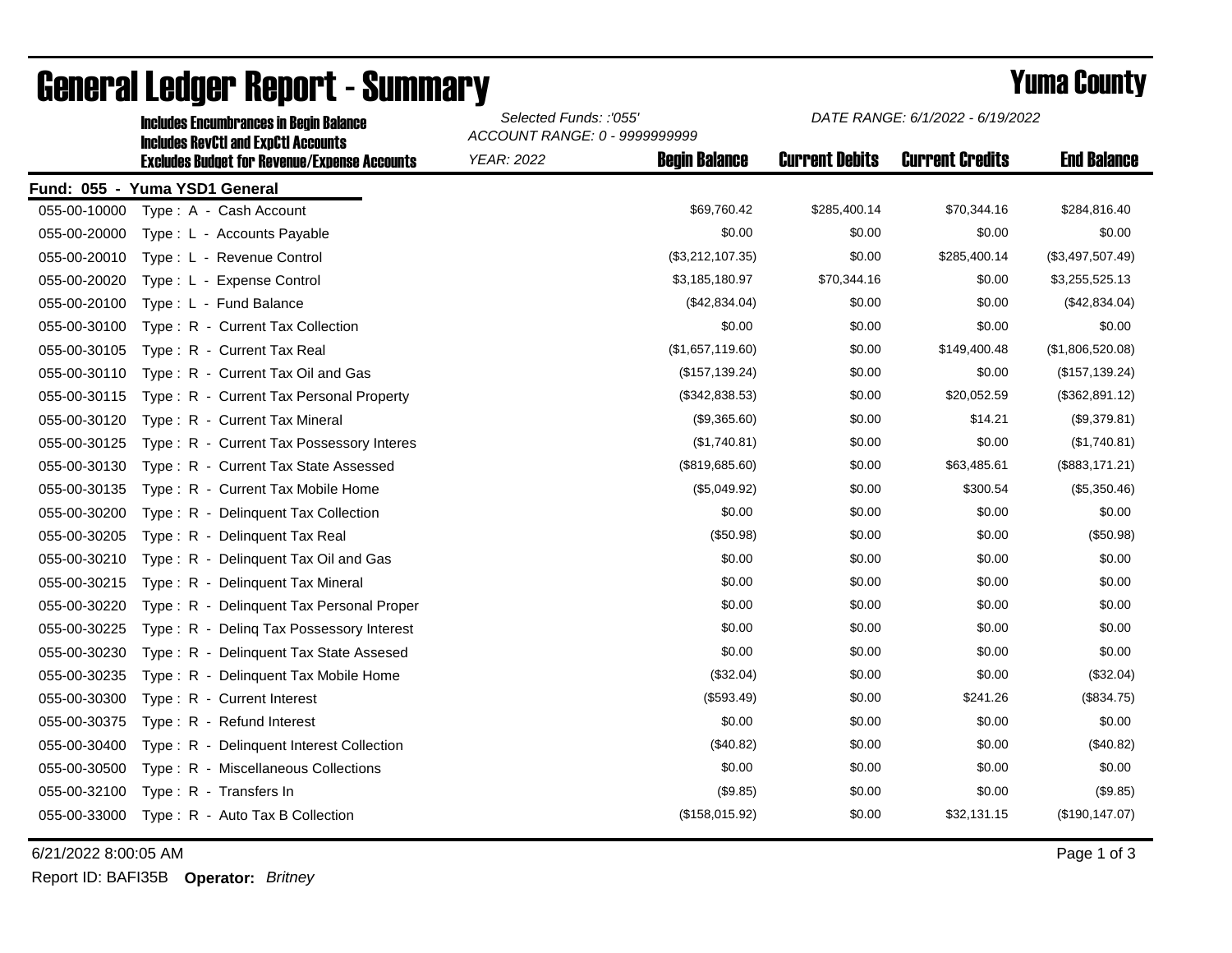|                               | <b>Includes Encumbrances in Begin Balance</b><br><b>Includes RevCtI and ExpCtI Accounts</b> |                                                     | Selected Funds: :'055'<br>ACCOUNT RANGE: 0 - 9999999999 |                               | DATE RANGE: 6/1/2022 - 6/19/2022 |                             |                       |                                  |                    |
|-------------------------------|---------------------------------------------------------------------------------------------|-----------------------------------------------------|---------------------------------------------------------|-------------------------------|----------------------------------|-----------------------------|-----------------------|----------------------------------|--------------------|
|                               |                                                                                             | <b>Excludes Budget for Revenue/Expense Accounts</b> |                                                         | <b>YEAR: 2022</b>             |                                  | <b>Begin Balance</b>        | <b>Current Debits</b> | <b>Current Credits</b>           | <b>End Balance</b> |
| Fund: 055 - Yuma YSD1 General |                                                                                             |                                                     |                                                         |                               |                                  |                             |                       |                                  |                    |
| 055-00-33100                  |                                                                                             | Type: R - Auto Tax A & F Collection                 |                                                         |                               |                                  | $(\$60,424.95)$             | \$0.00                | \$19,774.30                      | (\$80,199.25)      |
| 055-00-49100                  |                                                                                             | Type: X - Treasurer Fees                            |                                                         |                               |                                  | \$7,459.58                  | \$583.74              | \$0.00                           | \$8,043.32         |
| 055-00-49401                  |                                                                                             | Type: X - Transfer Out                              |                                                         |                               |                                  | \$0.00                      | \$0.00                | \$0.00                           | \$0.00             |
| 055-00-49500                  |                                                                                             | Type: X - Checks Written / ACH Transfer             |                                                         |                               |                                  | \$3.177.721.39              | \$69.760.42           | \$0.00                           | \$3,247,481.81     |
|                               |                                                                                             |                                                     |                                                         | Fund: 055 - Yuma YSD1 General | Totals :                         | (\$26,926.38)               | \$426,088,46          | \$641.144.44                     | (\$241,982.36)     |
|                               |                                                                                             |                                                     | <b>Total Fund Revenues:</b>                             | \$285,400.14                  |                                  | <b>Total Fund Expenses:</b> | \$70,344,16           | <b>Net Revenue Over Expense:</b> | \$215.055.98       |

## General Ledger Report - Summary **Example 2018** Yuma County